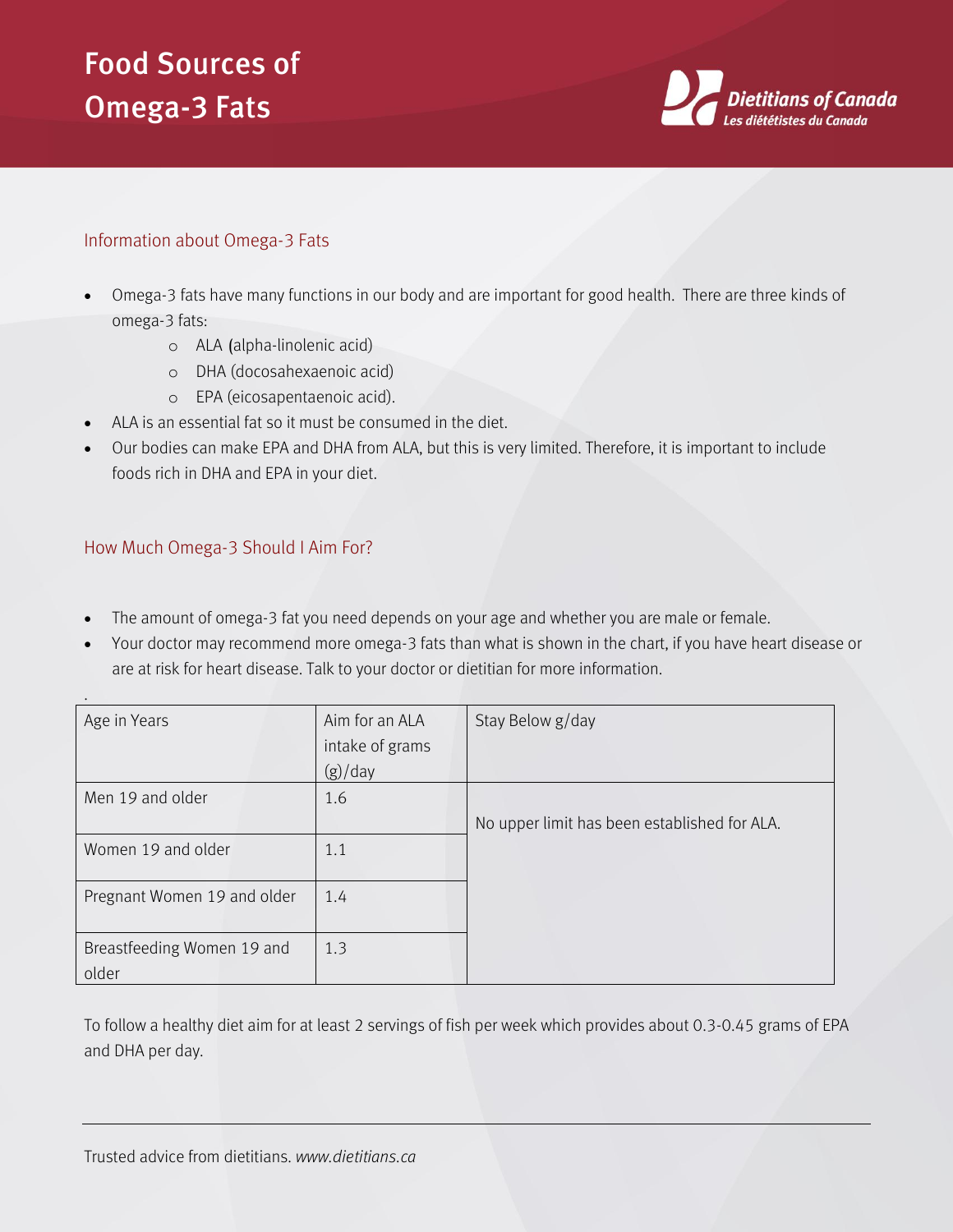

## Omega-3 Fat Content of Some Common Foods

ALA is found in certain vegetable oils, walnuts, flaxseeds and soy products. EPA and DHA are found in fish, seafood and fish oils. This table shows you foods which are sources of omega-3 fats.

| Food                                         | Serving size                                                                                                                                     | ALA(g)         | EPA/DHA(g)     |  |
|----------------------------------------------|--------------------------------------------------------------------------------------------------------------------------------------------------|----------------|----------------|--|
| Vegetables and Fruit                         | Not a good source of omega-3 fats.                                                                                                               |                |                |  |
| Edamame/baby soybeans,<br>cooked             | 125 mL (1/2 cup)                                                                                                                                 | $0.29 - 0.34$  | $\overline{O}$ |  |
| Radish seeds, sprouted, raw                  | 125 mL (1/2 cup)                                                                                                                                 | 0.42           | $\overline{O}$ |  |
| Winter squash, cooked                        | 125 mL (1/2 cup)                                                                                                                                 | 0.18           | $\overline{O}$ |  |
| Grain products                               | Products made with flax, soybean or canola oil provide ALA. Some grain<br>products are now enriched with EPA/DHA. Check food labels for details. |                |                |  |
| Wheat germ cereal, toasted                   | 30 g                                                                                                                                             | 0.24           | $\Omega$       |  |
|                                              | Some dairy products now provide omega-3 fat. Check food labels for details.                                                                      |                |                |  |
| Milk and Alternatives                        |                                                                                                                                                  |                |                |  |
| Milk, fortified with DHA *                   | 250 mL (1 cup)                                                                                                                                   | $\overline{O}$ | 0.01           |  |
| Omega-3 soy beverage with flax<br>and algal* | 250 mL (1 cup)                                                                                                                                   | 0.67           | 0.03           |  |
| Omega-3 yogurt *                             | 175 g $(3/4$ cup)                                                                                                                                | 0.46           | $\overline{0}$ |  |
| Soy beverage                                 | 250 mL (1 cup)                                                                                                                                   | 0.19           | $\overline{O}$ |  |
| <b>Meat and Alternatives</b>                 |                                                                                                                                                  |                |                |  |
| <b>Egg Products</b>                          |                                                                                                                                                  |                |                |  |
| Eggs, cooked                                 | 2 eggs                                                                                                                                           | $0.06 - 0.28$  | 0.07           |  |
| Omega-3 eggs fortified with DHA*             | 2 eggs                                                                                                                                           | $0.50 - 0.54$  | $0.16 - 0.27$  |  |

Trusted advice from dietitians. *www.dietitians.ca*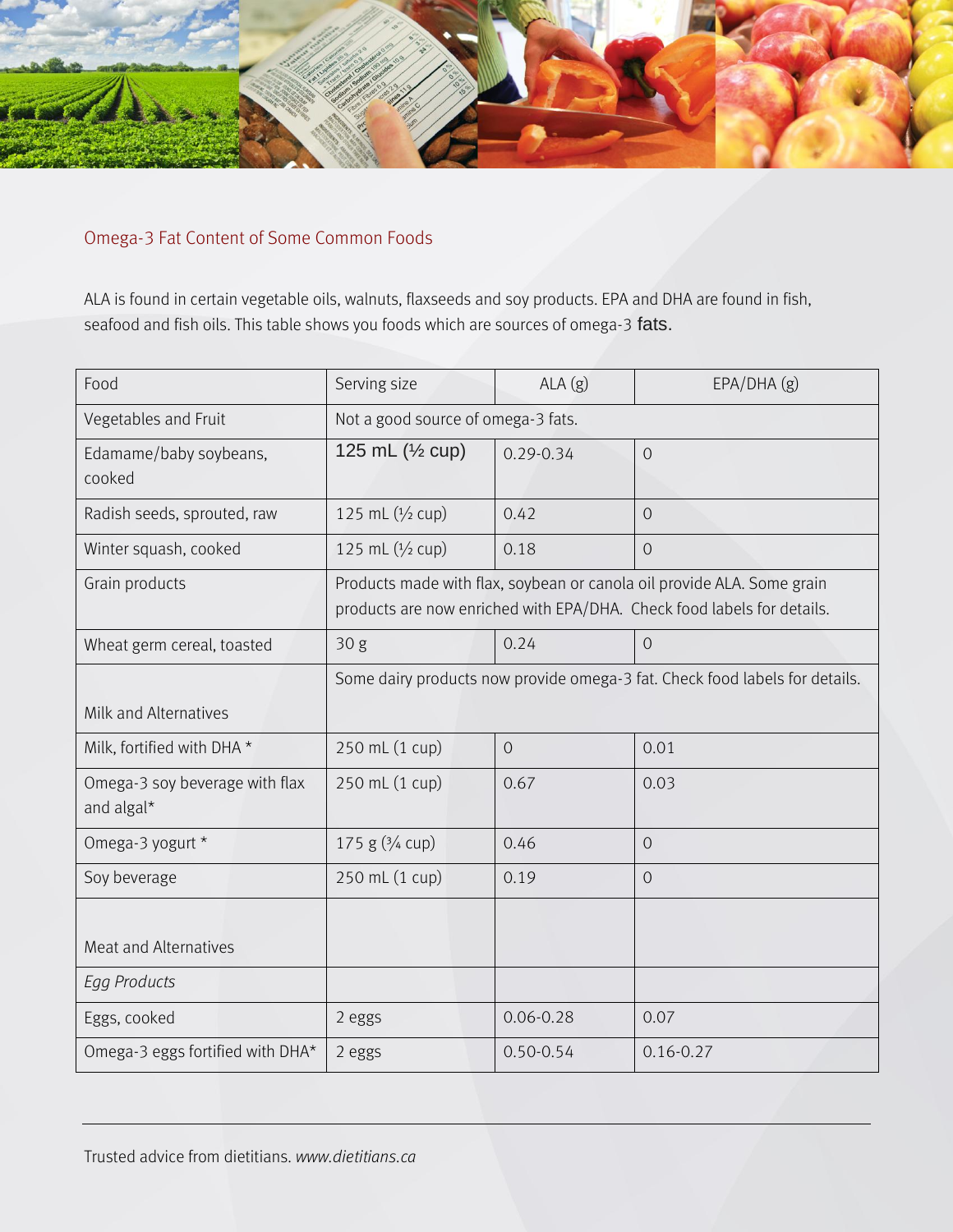

| Fish and Seafood                           |                           |                |               |
|--------------------------------------------|---------------------------|----------------|---------------|
| Anchovies, canned with oil                 | 75 g (2 1/2 oz)           | 0.01           | 1.54          |
| Arctic char, cooked                        | $75 g (2 \frac{1}{2} oz)$ | 0.08           | 0.68          |
| Carp, cooked                               | $75 g (2 \frac{1}{2} oz)$ | 0.26           | 0.56          |
| Caviar (black, red), granular              | $75 g (2 \frac{1}{2} oz)$ | 0.01           | 1.96          |
| Clams, cooked                              | 75 g (2 1/2 oz)           | 0.01           | 0.21          |
| Cod, Atlantic, cooked                      | $75 g (2 \frac{1}{2} oz)$ | $\sqrt{O}$     | 0.11          |
| Cod, Pacific, cooked                       | 75 g (2 1/2 oz)           | 0.04           | 0.79          |
| Crab, cooked                               | $75 g (2 \frac{1}{2} oz)$ | 0.01           | 0.36          |
| Eel, cooked                                | 75 g (2 1/2 oz)           | 0.42           | 0.14          |
| Halibut, cooked                            | 75 g $(2 \frac{1}{2}$ oz) | $0.04 - 0.06$  | 0.18-0.88     |
| Herring, cooked                            | $75 g (2 \frac{1}{2} oz)$ | $0.05 - 0.11$  | 1.6           |
| Lobster, cooked                            | 75 g $(2 \frac{1}{2}$ oz) | 0.01           | 0.15          |
| Mackerel, cooked                           | 75 g (2 1/2 oz)           | $0.03 - 0.08$  | 0.58-092      |
| Mackerel, salted                           | 75 g $(2 \frac{1}{2}$ oz) | 0.12           | 3.43          |
| Mussels, cooked                            | 75 g $(2 \frac{1}{2}$ oz) | 0.03           | 0.59          |
| Octopus, cooked                            | 75 g $(2 \frac{1}{2}$ oz) | $\overline{O}$ | 0.13          |
| Oysters, Eastern/Blue point,<br>cooked     | 75 g $(2 \frac{1}{2}$ oz) | $0.04 - 0.05$  | $0.33 - 0.41$ |
| Oysters, Pacific, cooked                   | $75 g (2 \frac{1}{2} oz)$ | 0.05           | 1.04          |
| Pollock, cooked                            | 75 g (2 1/2 oz)           | $\mathbf 0$    | 0.40          |
| Salmon, Atlantic, farmed, raw or<br>cooked | 75 g (2 1/2 oz)           | $0.08 - 0.13$  | $1.61 - 1.77$ |
| Salmon, Atlantic, wild, raw or<br>cooked   | $75 g (2 \frac{1}{2} oz)$ | $0.26 - 0.28$  | 1.29-1.38     |
| Salmon, Chinook, raw or cooked             | 75 g (2 1/2 oz)           | $0.07 - 0.08$  | 1.31-1.47     |

Trusted advice from dietitians. *www.dietitians.ca*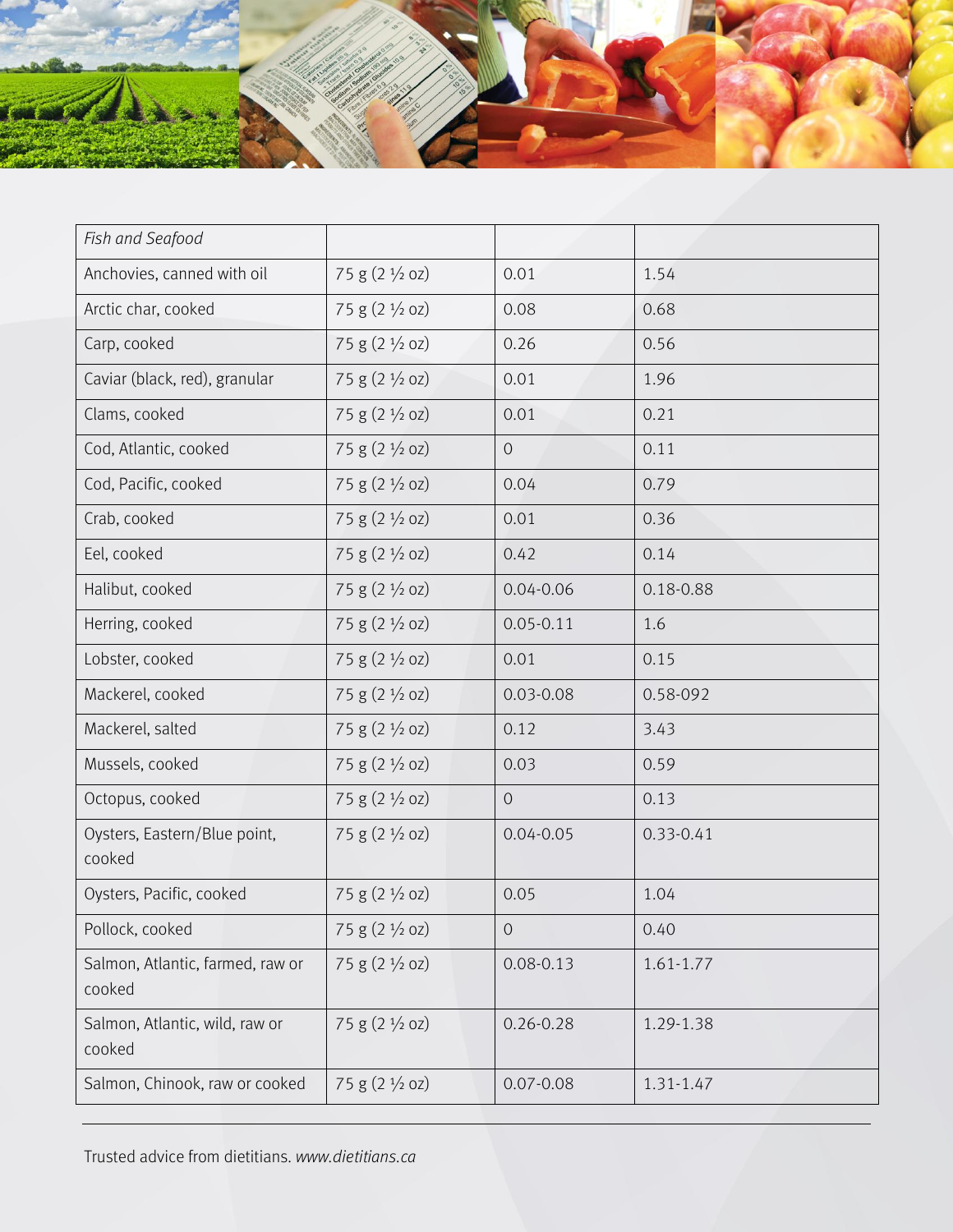

| Salmon, Coho, raw or cooked                           | 75 g (2 1/2 oz)           | $0.03 - 0.07$  | $0.80 - 1.08$  |
|-------------------------------------------------------|---------------------------|----------------|----------------|
| Salmon, pink/humpback, raw,<br>cooked or canned       | 75 g (2 1/2 oz)           | $0.03 - 0.04$  | $0.46 - 1.27$  |
| Salmon, sockeye/red, raw,<br>cooked or canned         | 75 g (2 1/2 oz)           | $0.05 - 0.09$  | $0.87 - 0.93$  |
| Sardines, canned                                      | 75 g (2 1/2 oz)           | $0.17 - 0.37$  | $0.74 - 1.05$  |
| Scallops, cooked                                      | 75 g (2 1/2 oz)           | $\overline{O}$ | 0.13           |
| Shrimp, cooked                                        | 75 g (2 1/2 oz)           | 0.01           | 0.21           |
| Snapper, cooked                                       | 75 g (2 1/2 oz)           | $\overline{O}$ | 0.24           |
| Sole or plaice, cooked                                | 75 g (2 1/2 oz)           | 0.01           | 0.23           |
| Tilapia, cooked                                       | 75 g (2 1/2 oz)           | 0.03           | 0.10           |
| Trout, cooked                                         | 75 g (2 1/2 oz)           | $0.06 - 0.14$  | $0.66 - 0.74$  |
| Tuna, light, canned with water                        | $75 g (2 \frac{1}{2} oz)$ | $\overline{O}$ | 0.21           |
| Tuna, white, canned with water                        | 75 g (2 1/2 oz)           | 0.05           | 0.65           |
| Whitefish, cooked                                     | 75 g (2 1/2 oz)           | 0.17           | 1.20           |
| <b>Meat Alternatives</b>                              |                           |                |                |
| Beans (navy, pinto), cooked                           | 175 mL (3/4 cup)          | $0.17 - 0.24$  | $\overline{O}$ |
| Peas, black-eyed, cooked                              | 175 mL (3/4 cup)          | 0.11           | $\overline{O}$ |
| Soybeans, mature, cooked                              | 175 mL (3/4 cup)          | 0.76           | $\overline{0}$ |
| Tofu, cooked                                          | 150 g (3/4 cup)           | $0.27 - 0.48$  | $\overline{0}$ |
| Meatless (fish sticks, chicken,<br>meatballs), cooked | 75 g (2 1/2 oz)           | 0.39-0.78      | $\overline{0}$ |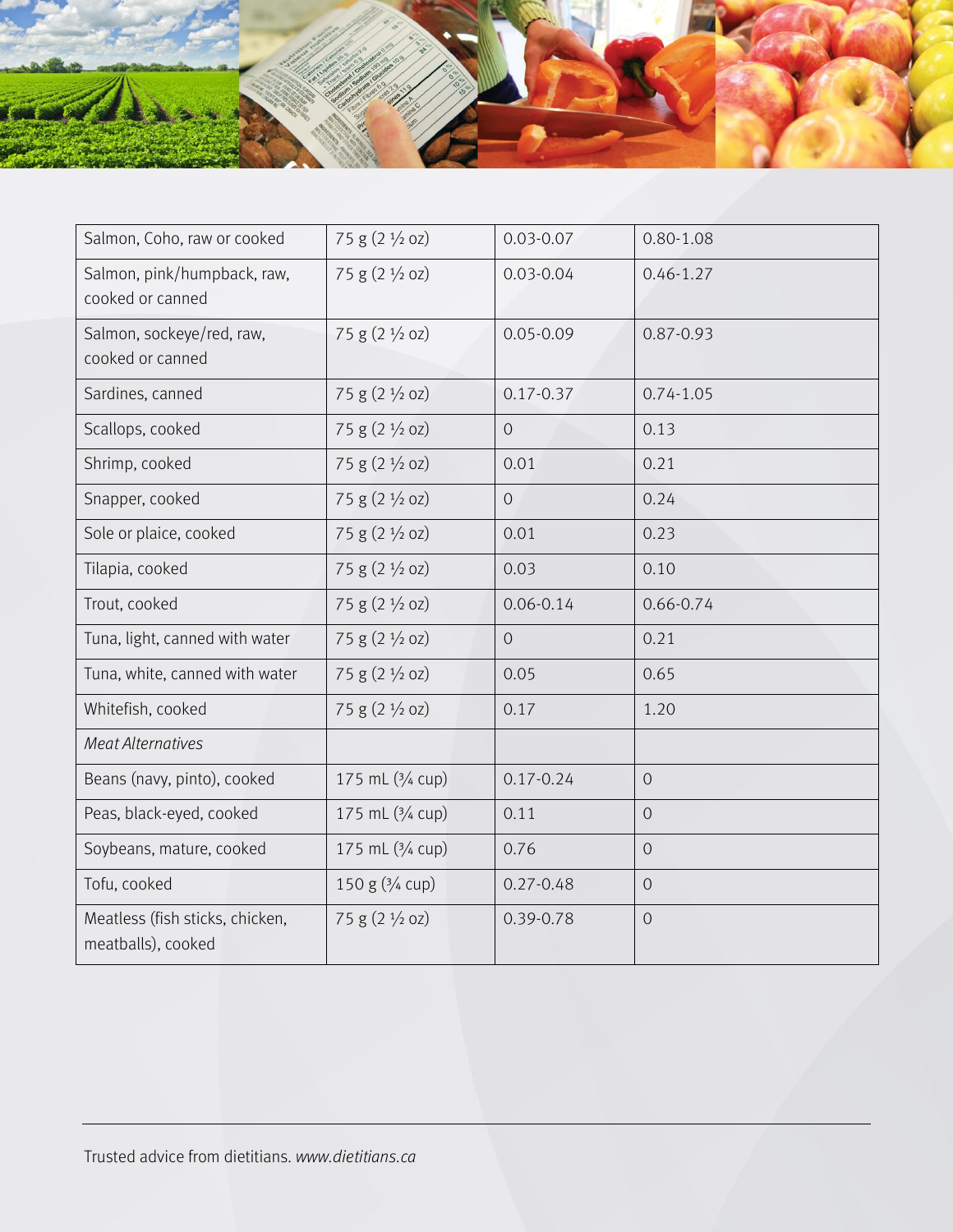

| <b>Nuts and Seeds</b>                                |                 |               |                |
|------------------------------------------------------|-----------------|---------------|----------------|
| Almonds, oil roasted, blanched                       | 60 mL (1/4 cup) | 0.15          | $\overline{0}$ |
| Chia seeds                                           | 15 mL (1 Tbsp)  | 1.9           | $\overline{O}$ |
| Flaxseed, ground**                                   | 15 mL (1 Tbsp)  | 2.43          | $\overline{O}$ |
| Hemp seeds                                           | 15 mL (1 Tbsp)  | 0.19          | $\mathbf 0$    |
| Hickory nuts                                         | 60 mL (1/4 cup) | 0.32          | $\overline{O}$ |
| Pumpkin seeds, without shell                         | 60 mL (1/4 cup) | 0.06          | $\overline{O}$ |
| Pecans                                               | 60 mL (1/4 cup) | $0.25 - 0.29$ | $\overline{O}$ |
| Soy nuts                                             | 60 mL (1/4 cup) | 0.42          | $\overline{O}$ |
| Walnuts, black                                       | 60 mL (1/4 cup  | 0.85          | $\mathbf 0$    |
| Walnuts, English, Persian                            | 60 mL (1/4 cup) | 2.30          | $\overline{O}$ |
| Fats and Oils                                        |                 |               |                |
| Canola oil                                           | 5 mL (1 tsp)    | 0.42          | $\overline{O}$ |
| DHA-enriched Omega-3<br>margarine made with fish oil | 5 mL (1 tsp)    | 0.28          | 0.03           |
| Flaxseed oil                                         | 5 mL (1 tsp)    | 2.46          | $\overline{O}$ |
| Omega-3 margarine made with<br>canola oil *          | 5 mL (1 tsp)    | 0.34          | $\overline{O}$ |
| Soybean oil                                          | 5 mL(1 tsp)     | 0.31          | $\overline{0}$ |
| Walnut oil                                           | 5 mL (1 tsp)    | 0.48          | $\overline{O}$ |